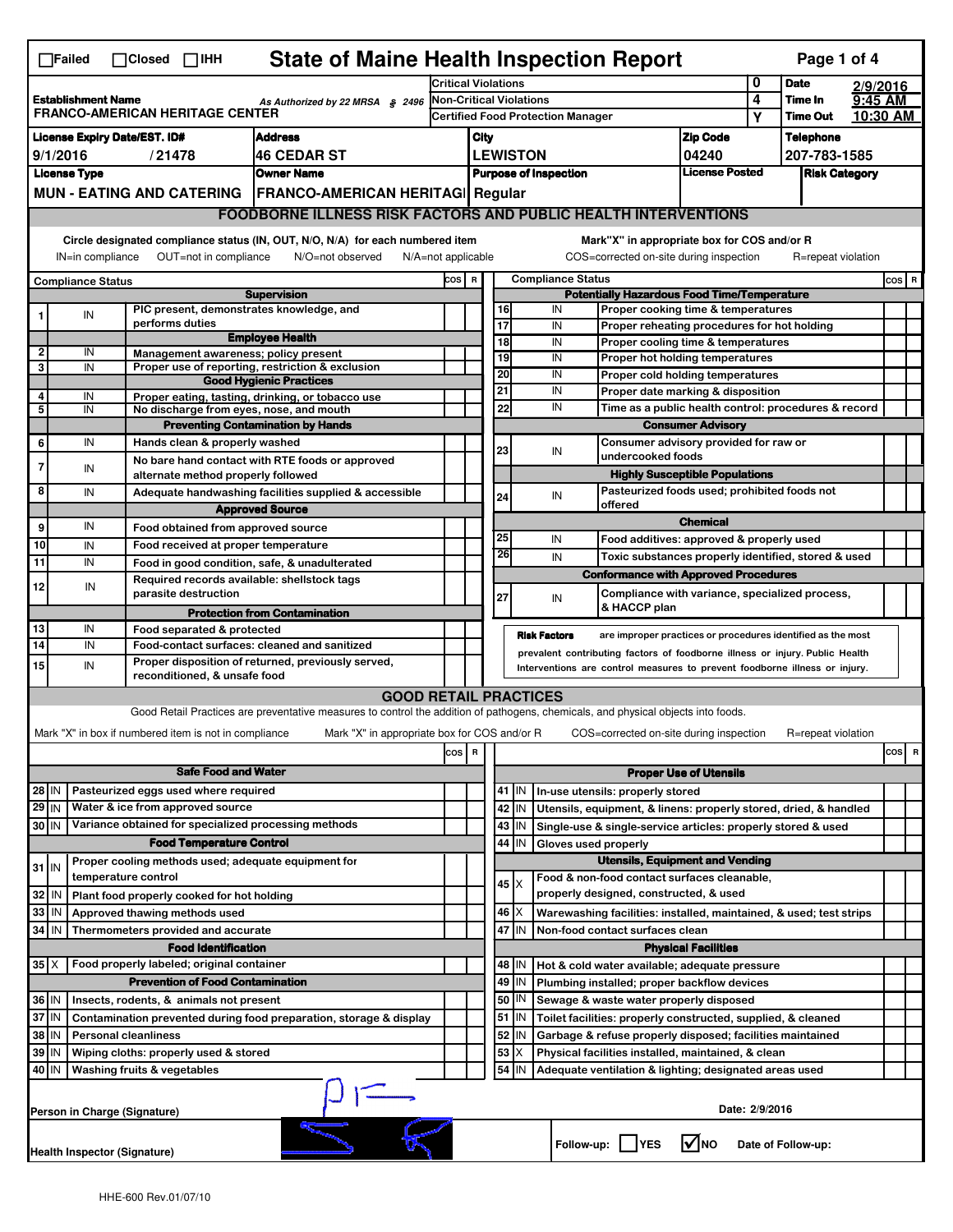|                                                    | <b>State of Maine Health Inspection Report</b> |                          |                                 | Page 2 of 4  |                   |                                  |
|----------------------------------------------------|------------------------------------------------|--------------------------|---------------------------------|--------------|-------------------|----------------------------------|
| <b>Establishment Name</b>                          | As Authorized by 22 MRSA                       | 2/9/2016<br><b>Date</b>  |                                 |              |                   |                                  |
| <b>FRANCO-AMERICAN HERITAGE CENTER</b>             |                                                |                          |                                 |              |                   |                                  |
| License Expiry Date/EST. ID#<br>9/1/2016<br>/21478 | <b>Address</b><br><b>46 CEDAR ST</b>           |                          | City / State<br><b>LEWISTON</b> | /ME          | Zip Code<br>04240 | <b>Telephone</b><br>207-783-1585 |
|                                                    | <b>Temperature Observations</b>                |                          |                                 |              |                   |                                  |
| Location                                           | <b>Temperature</b>                             |                          |                                 | <b>Notes</b> |                   |                                  |
| dishwasher rinse                                   | 150                                            | hooked -up too sanitizer |                                 |              |                   |                                  |
| sauce                                              | 39                                             |                          |                                 |              |                   |                                  |
| cooler                                             | 40                                             |                          |                                 |              |                   |                                  |
| dishwasher wash                                    | 140                                            |                          |                                 |              |                   |                                  |
| hot water hand sink                                | 110 plus                                       |                          |                                 |              |                   |                                  |
| salad dressing                                     | 39                                             |                          |                                 |              |                   |                                  |



 $\frac{1}{5}$ 

**Health Inspector (Signature)** 

**Date: 2/9/2016**

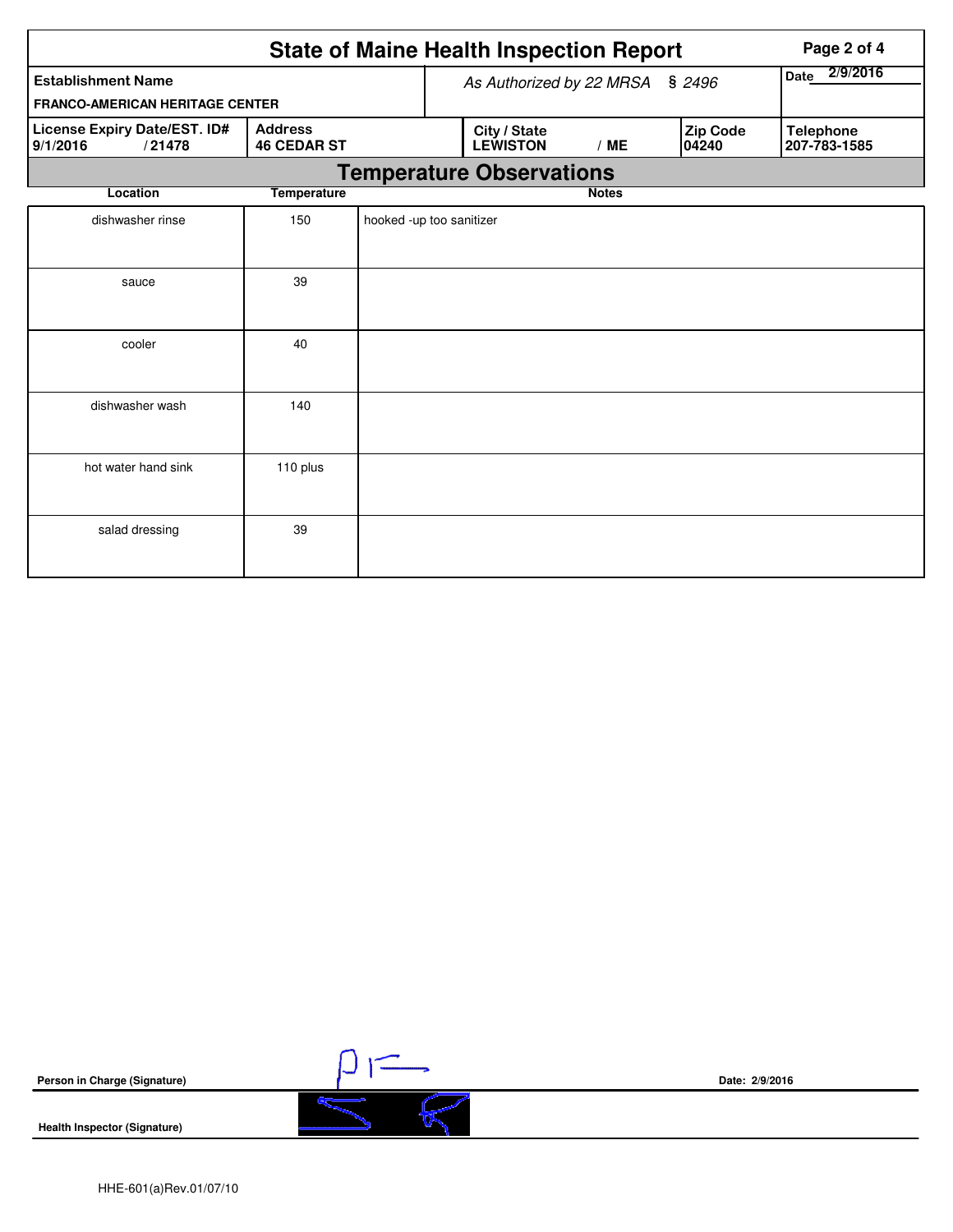|                                                                                                                                                    |                                                               | Page 3 of 4                     |           |                          |  |  |  |  |  |
|----------------------------------------------------------------------------------------------------------------------------------------------------|---------------------------------------------------------------|---------------------------------|-----------|--------------------------|--|--|--|--|--|
| <b>Establishment Name</b>                                                                                                                          | Date                                                          | 2/9/2016                        |           |                          |  |  |  |  |  |
| <b>FRANCO-AMERICAN HERITAGE CENTER</b>                                                                                                             |                                                               |                                 |           |                          |  |  |  |  |  |
| License Expiry Date/EST. ID#<br>9/1/2016<br>/21478                                                                                                 | <b>Address</b><br><b>46 CEDAR ST</b>                          | City / State<br><b>LEWISTON</b> | <b>ME</b> | <b>Zip Code</b><br>04240 |  |  |  |  |  |
| <b>Observations and Corrective Actions</b>                                                                                                         |                                                               |                                 |           |                          |  |  |  |  |  |
| Violations cited in this report must be corrected within the time frames below, or as stated in sections<br>8-405.11 and 8-406.11 of the Food Code |                                                               |                                 |           |                          |  |  |  |  |  |
| 35: 3-602.11.(A).(B): N: Packaged food not properly labeled.                                                                                       |                                                               |                                 |           |                          |  |  |  |  |  |
| <b>INSPECTOR NOTES: labels must contain ingredients</b>                                                                                            |                                                               |                                 |           |                          |  |  |  |  |  |
| 45: 4-202.15: N: Can openers improperly designed and constructed.<br>INSPECTOR NOTES: replace tip                                                  |                                                               |                                 |           |                          |  |  |  |  |  |
|                                                                                                                                                    | 46: 4-501.15: N: Ware washing machines not properly operated. |                                 |           |                          |  |  |  |  |  |
| <b>INSPECTOR NOTES: dishmachine no sanitizer reading</b>                                                                                           |                                                               |                                 |           |                          |  |  |  |  |  |

53: 6-101.11.(A): N: Indoor surfaces are not properly constructed as to be smooth, durable, and easily cleanable or constructed of nonabsorbent material in areas of moisture.

INSPECTOR NOTES: remove stickers cupboards-draws